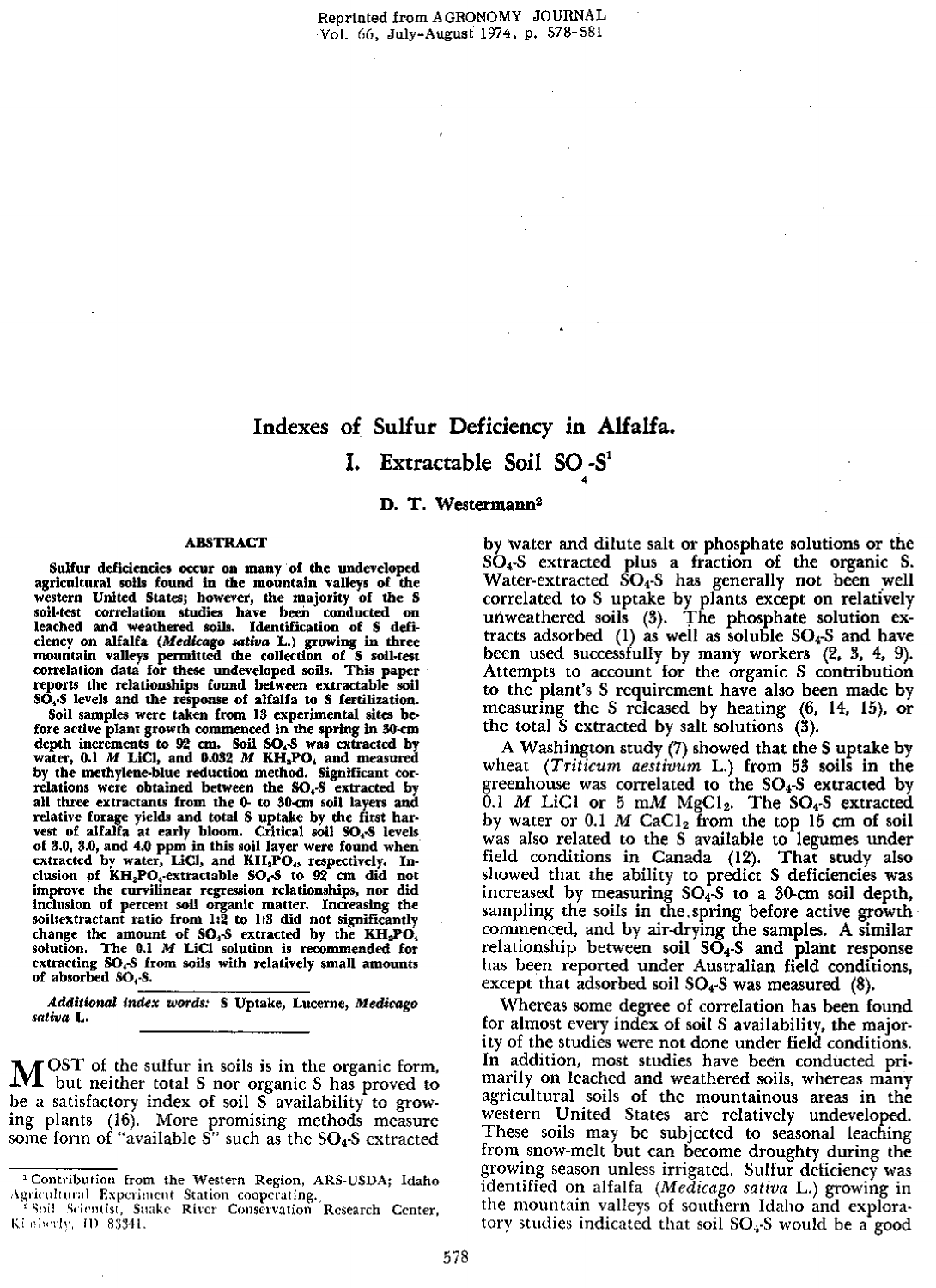index of soil S availability. The present reports the relationships found between the extractable soil  $SO_4$ -S level and alfalfa response to S fertilization. A second paper in this series presents the relationships between plant analyses and the severity of S deficiency.

#### **METHODS AND MATERIALS**

Experiments were conducted during 1970 and 1971 in mountain valleys in the Idaho counties of Camas, Custer, and Teton. These valleys are at elevations of 1,520 to 1,850 m, have 60 to 90 frost-free days, and receive 180 to 380 mm of annual precipitation, mostly as snow. Soils are acid to slightly alkaline and *have* formed from a variety of parent materials. The soil classification and chemical characteristics for each of the ex-periments are shown in Table 1. Experiments 9.71 through 13-71 were sprinkler-irrigated; the remaining were not irrigated although moisture was not limiting for the first harvest. •

Sulfur, as CaSO<sub>4</sub> . 2H<sub>4</sub>O, was applied on the soil surface the previous fall on the nonirrigated sites and before active growth commenced in the spring on the irrigated sites. Fertilization rates of S ranged from 22 to 67 kg/ha. Plant analyses indicated that all other essential plant nutrients were adequate. Soil samples were taken at each site prior to fertilization in depth increments of 0 to 30, 30 to 61, and 61 to 92 cm from each of four replications. The samples were air-dried and passed through a 2-mm sieve. The 0 to 30 cm samples were extracted by shaking for 30 min with cold water (22C), 0.1 *M* LiC1, or  $0.032$  M KH<sub>3</sub>PO<sub>4</sub> (500 ppm P) with a soil:solution ratio of 1:2 by weight. Soil samples from all depths were extracted with the KH,PO4 solution but with a soil:solution ratio of 1:3. The suspensions were filtered through a Whatman No. 42 paper and the SO4-S *in the* filtrates was determined by the methyleneblue reduction method (5). All soil data given are based on the air-dried weight of the original soil samples and are the averages of the four replications.

Forage yields and plant samples for chemical analyses were taken at early bloom of the first harvest. The samples for chemical analyses were oven-dried at 55C and ground to pass a 40-mesh screen. Total S was determined on the wet-ashed plant samples turbidimetrically (10). The plant data are the averages of four replications and are from the control and maximum yielding S treatments. Yields were also measured on the second harvest on the irrigated sites, but will not be

Table I. Soil classification and chemical characteristics of the experimental sites.

|                       |                  |                            |      | $0 - \text{to } 30 - \text{cm}$ |  |
|-----------------------|------------------|----------------------------|------|---------------------------------|--|
| Site-year<br>of study | Series           | Suborder<br>classification | pH*  | Organic<br>matter t             |  |
| $1 - 71$              | Riceton r 1      | Typic Argizeroll           | 5.4  | 1.05                            |  |
| $2 - 71$              | Riceton 1        | Typic Argixeroll           | 5. 6 | 2.01                            |  |
| $3 - 71$              | Riceton 1        | Typic Argizeroll           | 5.5  | 1.63                            |  |
| $4 - 70$<br>٠.        | Brinsenr 1       | Pachic Argixeroll          | 5.7  | 0.87                            |  |
| $5 - 70$              | Vodermaier g 1   | Pachic Haploxeroll         | 6.0  | 1.89                            |  |
| 6-70                  | Simonion g i     | <b>Typic Argixeroil</b>    | 5.6  | 1,38                            |  |
| 7-70                  | Rigeton I        | <b>Typic Argizeroll</b>    | 5.5  | 1.69                            |  |
| $1 - 71$              | Riceton 1        | <b>Typic Argizeroll</b>    | 5. 6 | 1.80                            |  |
| $9 - 71$              | GLLEI            | Typic Haplargid            | 7.4  | 1.42                            |  |
| $10 - 71$             | Berenicaton si 1 | Xeric Torriorthent         | 7.6  | 2.98                            |  |
| 11-71                 | Drimes a 1       | Agric Cryoboroll           | 6. B | 1.84                            |  |
| 12-71                 | Tetonia si 1     | Pachic Cryoboroll          | 6.4  | 2.38                            |  |
| 13-71                 | Driggs at 1      | Agric Cryoboroll           | 6.4  | 2.58                            |  |

<sup>†</sup> Percent organic matter determined by method **Determined on a saturated paste.**<br>of Waikley and Black (13).

Table 2. Curvilinear regression equations and indexes of determination  $(R^2)$  for the relationships between  $SO_4S$  in the 0• to 30-cm soil layer and relative yield (R.Y.) or *S* uptake (kg S/ha) by the first harvest of alfalfa for each extractant.

| Extractant           | Regression equation                                              | $R^2$ * |
|----------------------|------------------------------------------------------------------|---------|
| Cold water (1:2)     | R. Y. = 52. 26 + 13. 14 (ppm) = 0. 80 (ppm) <sup>2</sup>         | 0.616   |
|                      | $\log S/\text{ha} = 0.50 + 1.90$ (ppm) - 0.10 (ppm) <sup>2</sup> | 0.762   |
| $0.1 M$ LIC1 $(l:2)$ | R.Y. = -95.69 - 42.79 (ppm) + 186.16 $\sqrt{ppm}$                | 0.843   |
|                      | kg S/hs = - 3, 44 + 4, 76 (ppm) - 0.42 (ppm) <sup>2</sup>        | 0.807   |
| $0.032M$ KH, PO,     | R.Y. = - 85, 97 = 28, 82 (ppm) + 150, 01 $\sqrt{ppm}$            | 0.785   |
| (1, 2)               | kg S/ha = - 3.20 + 3.44 (ppm) - 0.21 (ppm) <sup>2</sup>          | 0.780   |
| 0,032 M KB, PO,      | R. Y. = 21, 39 + 25, 08 (ppm) - 1, 94 (ppm) <sup>2</sup>         | 0.696   |
| (1,3)                | kg S/ha = -4.65 + 3.90 (ppm) - 0.27 (ppm) <sup>2</sup>           | 0.879   |

<sup>\*</sup> All R<sup>2</sup> <sup>1</sup>9 are significant at the 1% level.

discussed here since the results did not differ from the first harvest. The relative yield (R.Y.) is defined as (yield without S/yield with  $\text{S}$ )  $\times$  100.

## RESULTS AND DISCUSSION

Sulfur fertilization significantly increased forage yields on 9 of the 13 experimental sites where the control treatment yields ranged from 0.94 to 4.46 MT/ha. Yields on the S-fertilized treatments were from 1.68 to 5.57 MT/ha. Yields were generally higher on the irrigated sites, although the highest yielding site was not irrigated. Percent S in the plant tops ranged from  $0.06$  to  $0.21$  and from  $0.18$  to  $0.24$  on the control and S-fertilized treatments, respectively. The alfalfa plants at only one experimental site were below suggested critical levels of 0.20 to 0.22 $\%$  S at early bloom (2) after S fertilization.

Good relationships between the  $SO_4$ -S in the 0-to 30-cm soil layer and relative forage yields were obtained with all extractants (Fig. 1 and Table 2). The highest index of determination was obtained with LiCI followed by  $KH_2PO_4$  (both 1:2 and 1:3) and cold water. In all cases, the presented curvilinear regression equation gave a better fit than linear regression. Attempts to improve the fit of the regression line to the data for the cold water extractant by dropping the highest soil  $SO_4$ -S value did not improve this relationship; however in this case a more realistic handdrawn line would give a soil  $SO_4$ -S level of approximately 3 ppm at the 100% relative yield level  ${\rm \tilde{A}}$  similar level is also suitable for LiC1, whereas slightly greater than  $4$  ppm  $SO_4$ -S would be necessary for both  $KH<sub>2</sub>PO<sub>4</sub>$  extractions. On the experimental sites with soil  $SO_4$ -S below these values no response to S fertilization was measured in 3 out of 12 for the  $KH_2PO_4$  and LiC1 extracts and in 2 out of 11 for the cold water extract.

Measuring  $SO_4$ -S to a soil depth of 92 cm did not improve the relationship for the  $KH_{2}PO_{4}$  (1:3) extractant (Fig. 2). Appreciable amounts of  $SO_4$ -S below 30 cm were found only in the soils where there was not *a* response to S fertilization. Approximately 2 ppm of SO4-S were found in each 30-cm depth increment below 30 cm in these soils.



Fig. 1. The relationships between extractable 50,-S in 0- to 30 cm soil layers for the respective extractant and relative yield. All relationships are significant at the 1% level. Dashed line is hand-fitted.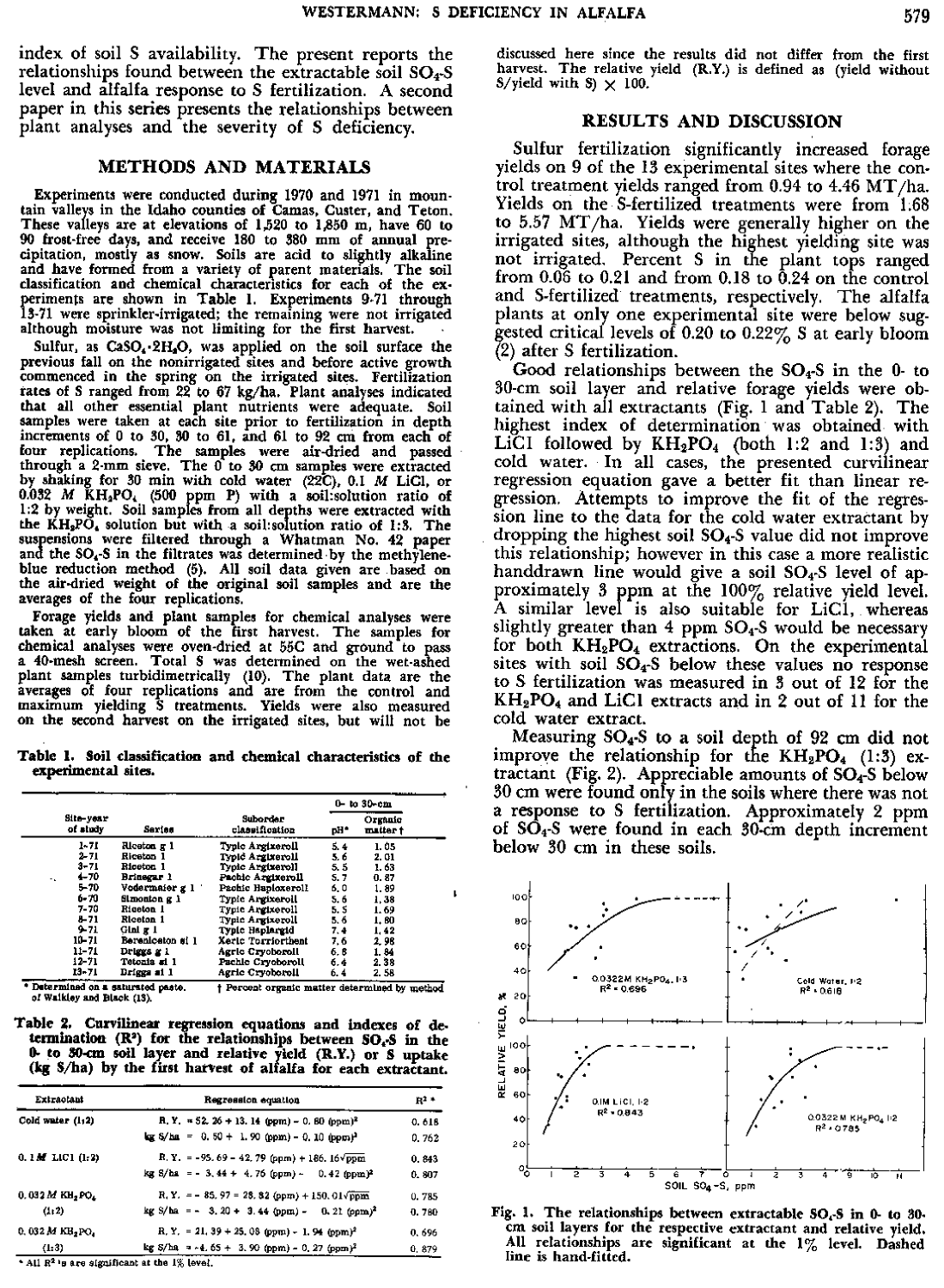The amount of  $SO_4$ -S extracted from the 0- to 30-cm soil layer was significantly related to the S uptake by the alfalfa at the first harvest (Fig. 3 and Table 2). Approximately 8 to 9 kg of S per ha was found in the first harvest at soil  $SO_4$ -S levels adequate for a maximum yield under the experimental growing conditions. Indexes of determination for S uptake were similar to those obtained for the relative yield relationships. Inclusion of the extractable  $SO_4$ -S below 30 cm did not improve the relationship between  $KH<sub>2</sub>PO<sub>4</sub>$  (1:3) and S uptake, but when included gave a set of regression curves similar to those shown in Fig. 2.

Nonsignificant differences in soil  $SO_4$ -S levels for the various extracting solutions indicate that significant amounts of adsorbed  $SO<sub>4</sub>$ -S were not present in these soils. Similar results showing a lack of adsorbed  $SO_4-S$  in unweathered soils have been reported for some Nebraska (3), Iowa (11), and eastern Washington (7) soils. The  $KH_2PO_4$  solution generally extracted more  $SO_4$ -S from the acidic and less  $SO_4$ -S from the alkaline soils than did cold water;  $SO_4$ -S extracted by LiC1 was intermediate except on the



**Fig. 2. The calculated regression relationships between relative yield and SO.-S extracted by 0.0322 M KH,PO, with a 1:3 soil:solution ratio for the respective soil depths. •**



**Fig. 3. The relationships between 50,-S extracted from the 0 to 30-cm soil layer for the respective extractant and S uptake by the first harvest of alfalfa. All relationships are significant at the 1% level.**

two slightly alkaline sites where it was lower. Increasing the soil:solution ratio from 1:2 to 1:3 did not significantly change the amount of  $SO_4$ -S extracted by  $KH<sub>2</sub>PO<sub>4</sub>$  and it increased the difficulty of measuring the small amounts of  $SO_4$ -S extracted. Soil particle dispersion problems were also encountered when using cold water but were avoided by using the salt solutions.

The soil SO4-S levels needed for maximum production of the first harvest of alfalfa **in** this study are identical to those reported by Spencer, Bouma, and Moye (8) for production of subterranean clover pastures and by Walker and Doornenbal (12) for legume production. The  $3-4$  ppm  $SO<sub>4</sub>-S$  levels may not be too far from an earlier critical value of 7 ppm **SO4**-S obtained on digested soil extracts that may **have in**cluded Some soluble organic S (3).

Nonsoil contributions of S to plant growth confound S soil test correlation studies unless they can be accounted for. In this study contributions from rainfall and atmospheric sources were not measured, but were assumed to be low because of a lack of industrial and **dense** population centers and a lack of rainfall. Measurement of **SO**4-S in the irrigation waters also indicated insignificant amounts coming from that source. Attempts to account for the S mineralized from the soil organic matter by including percent organic matter in the regression equations did not improve the indexes of determination. This source of S may have been partially accounted for **in** the relationships presented here since air-drying has been shown to increase water-soluble  $SO_4$ -S (2).

## LITERATURE CITED

- 1. Ensminger, L. E. 1954. Some factors affecting the adsorption of sulfate by Alabama soils. Soil Sci. Soc. Amer. Proc. 18:259-264.
- 2. ----, and J. R. Freney. 1966. Diagnostic techniques for determining sulfur deficiencies in crops and soils. Soil Sci. 101:283-290.
- 3. Fox, R. L., R. A. Olsen, and H. F. Rhoades. 1964. Evaluating the sulfur status of soils by plant and soil tests. Soil Sci. Soc. Amer. Proc. 28:243-246.
- 4 Hoeft, R. G., L. M. Walsh, and D. R. Keeney. 1973. Evaluation of various extractants for available soil sulfur. Soil Sci. Amer. Proc. 87:401-404.
- 5. Johnson, C. M., and H. Nishita. 1952. Micro-estimation of sulfur in plant materials, soils, and irrigation waters. Anal. Chem. 24:736-742.
- 6. Reddy, C. S., and B. V. Mehta. 1970. Fractionation of sulphur in some soils of Gujarat to *evolve a* suitable method for assessing available sulphur status. Indian J. Agr. Sci. 40:5-12.
- 7. Roberts, S., and F. E. Koehler. 1968. Extractable and plant available sulfur in representative soils of Washington. Soil Sci. 106:53-59.
- 8. Spencer, K., D. Bouma, and D. V. Moye. 1969. Assessment of the phosphorus and sulphur status of subterranean clover pastures. 2:Soil tests. Aust. J. Exp. Agr. Anim. Hush. 9:320- 328.
- -, and J. R. Freney. 1960. A comparison of several procedures for estimating the sulphur status of soils. J. Agr. Res. 11:948-959.
- 10. Tabatabai, M. A., and J. M. Bremner. 1970. A simple turbidimetric method of determining total sulfur in plant materials. Agron. *J.* 62:805-806.
- 11.  $---$ , and  $---$ . 1972. Distribution of total and available sulfur in selected soils and soil profiles. Agron. J. 64:40-44.
- 12. Walker, D. R.; and G. Doornenbal. 1972. Soil sulfate. II. As an index of the sulfur available to legumes. Can. J. Soil Sci. 52:261-266.